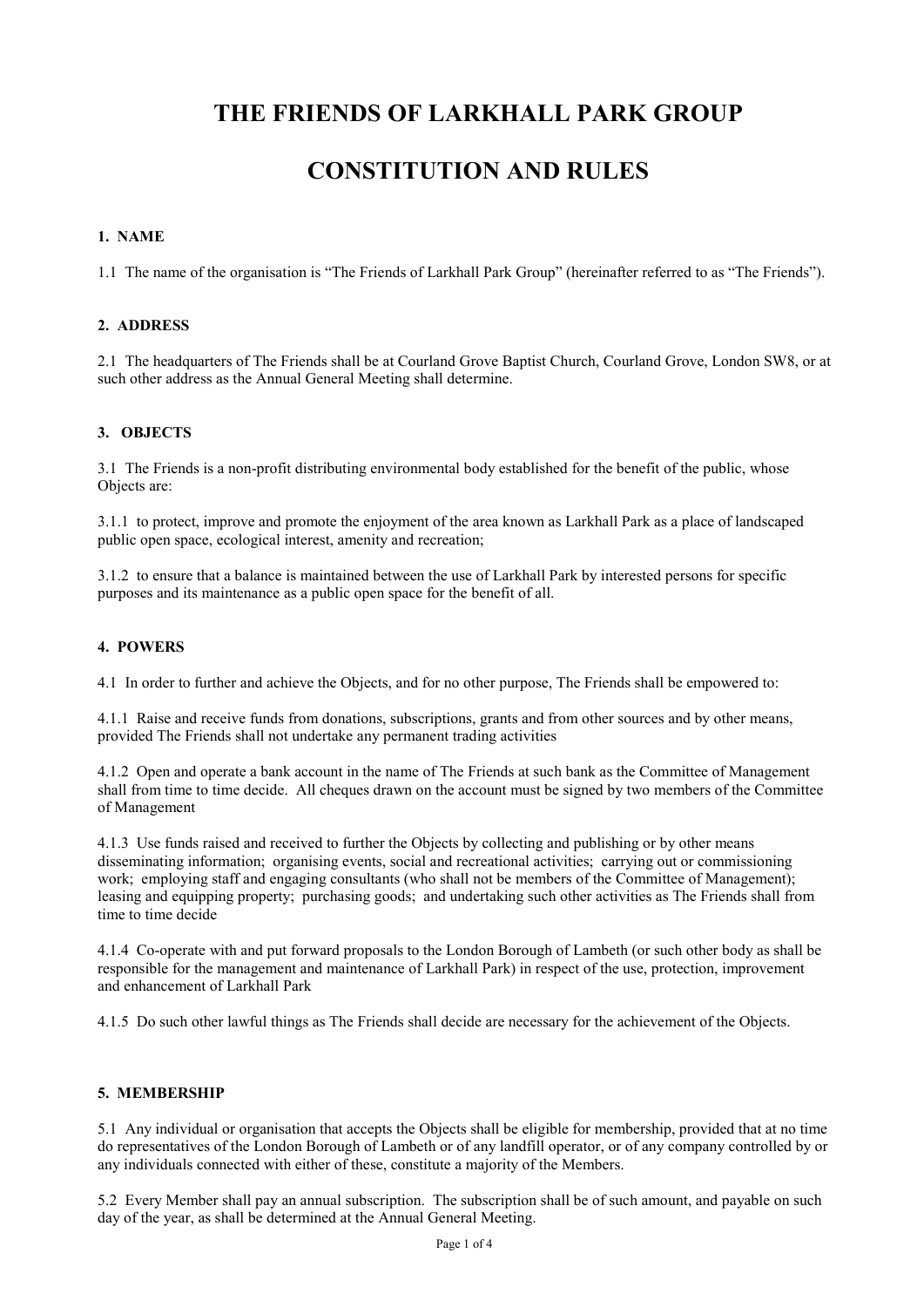5.3 Membership shall cease if the annual subscription is not paid three months after the date on which it should have been paid.

5.4 Only bona fide Members shall be eligible to vote at the Annual General Meeting. Every Member shall have one vote.

5.5 Only bona fide Members shall be eligible for election to the Committee of Management.

#### **6. COMMITTEE OF MANAGEMENT**

6.1 The policy and general management of The Friends shall be directed and controlled by a Committee of Management (hereinafter called "the Committee") consisting of no fewer than three nor more than 10 Members, including the honorary Officers.

6.2 The Committee shall be elected by the Members from amongst themselves at the Annual General Meeting. Members who neither represent or are connected with the London Borough of Lambeth or any landfill operator must always constitute a majority of the members on the Committee.

6.3 Every Committee member shall serve for a term of one year from the date of the Annual General Meeting and shall be eligible for re-election at the next Annual General Meeting.

6.4 Every candidate for election shall be proposed by a Member and shall have consented to nomination.

6.5 The following honorary Officers shall be elected by the Members at the Annual General Meeting, to serve a term of one year:

Chairman Treasurer

6.6 Every matter except alterations to the constitution (Clause 10) shall be determined by a majority of votes of the Members present and voting. The Chairman of the meeting shall *not* have a casting vote.

#### **7. PROCEEDINGS OF THE COMMITTEE OF MANAGEMENT**

7.1 The Committee shall hold at least two meetings a year.

7.2 The quorum of the Committee shall be three members present in person, one of whom must be *either* the Chairman *or* the Treasurer. Members who neither represent nor are connected with the London Borough of Lambeth or any landfill operator must always constitute a majority of those present when any decision is taken.

7.3 The Committee may elect from amongst its members the following honorary Officers:

Vice-Chairman Secretary Membership Secretary

and such other honorary Officers as the Committee shall from time to time determine

7.4 The Committee may co-opt any Member of The Friends to be a member of the Committee until the next Annual General Meeting, provided the Committee never numbers more than 10 members and that there are never more than three co-opted members at any one time.

7.5 A co-opted member of the Committee shall be eligible for election to the Committee at the Annual General Meeting.

7.6 Every matter shall be determined by a majority of votes of the members of the Committee present and voting. The Chairman of the meeting shall have a casting vote.

7.7 The Committee shall keep minutes of the proceedings of its meetings.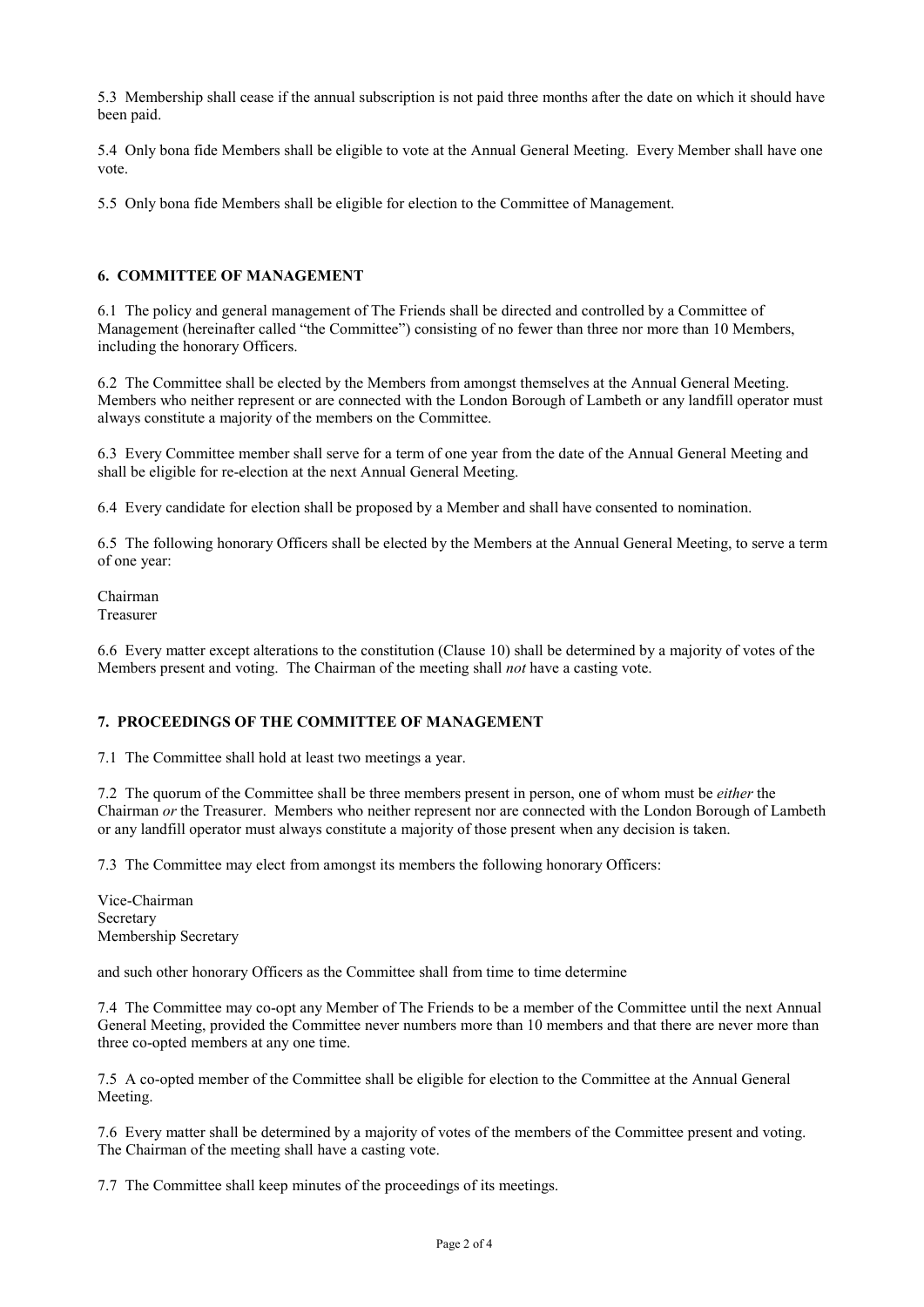7.8 The Committee shall have a duty to ensure that all income and expenditure is properly recorded and that the annual accounts are prepared in time to be presented to the Members at the Annual General Meeting.

#### **8. FINANCE**

8.1 The Friends shall keep and maintain full accounting records that identify all income and expenditure.

8.2 Accounts comprising a statement of income and expenditure incurred during the previous financial year, and of cash balances, creditors and debtors at the end of the financial year, shall be presented to the Members for approval at the Annual General Meeting.

#### **9. GENERAL MEETINGS**

9.1 An Annual General Meeting (AGM) of the Members shall be held within six months of the end of The Friends' financial year.

9.2 The business of the AGM shall include:

9.2.1 A report on the activities of The Friends since the previous AGM

9.2.2 A report on the finances of The Friends and presentation for approval of the accounts for the previous financial year

- 9.2.3 Election of Committee members
- 9.2.4 Election of Chairman and Treasurer.

9.3 At least 21 days notice of the AGM shall be given, in writing or by electronic means, to all Members of The Friends.

9.4 The Chairman shall chair the AGM or, in her/his absence, another member of the Committee shall be appointed by those present to chair the AGM.

9.5 The Committee, or any three Members, may call a Special General Meeting at any time. At least 21 days' notice shall be given, in writing or by electronic means, both of the date of the Special General Meeting and of the business to be transacted.

9.6 The quorum at a General Meeting shall be five Members present at the meeting or at least one tenth of the Members of The Friends for the time being, whichever is the greater.

9.7 The Secretary (if any) or another Member shall keep a full record of proceedings at every General Meeting.

#### **10. ALTERATIONS TO THE CONSTITUTION**

10.1 The Constitution may be altered by a resolution passed by not less than two thirds of the Members present and voting at a quorate General Meeting. The notice of the General Meeting must include notice of the resolution, setting out the terms of the alteration(s) proposed.

#### **11. DISSOLUTION**

11.1 If the Committee decides that it is necessary or advisable to dissolve The Friends, it shall call a Special General Meeting for this purpose, stating the purpose of the meeting and the resolution to be proposed.

11.2 If the proposal is confirmed by a two thirds majority of the Members present and voting, the Committee shall have power to realise the assets held by or on behalf of The Friends. Any assets remaining after the satisfaction of any proper debts and liabilities shall be given or transferred to such other local, non-profit distributing body whose Objects are similar to the Objects of The Friends as the Committee shall determine, or failing that shall be applied for some charitable purpose for the benefit of people in the London Borough of Lambeth.